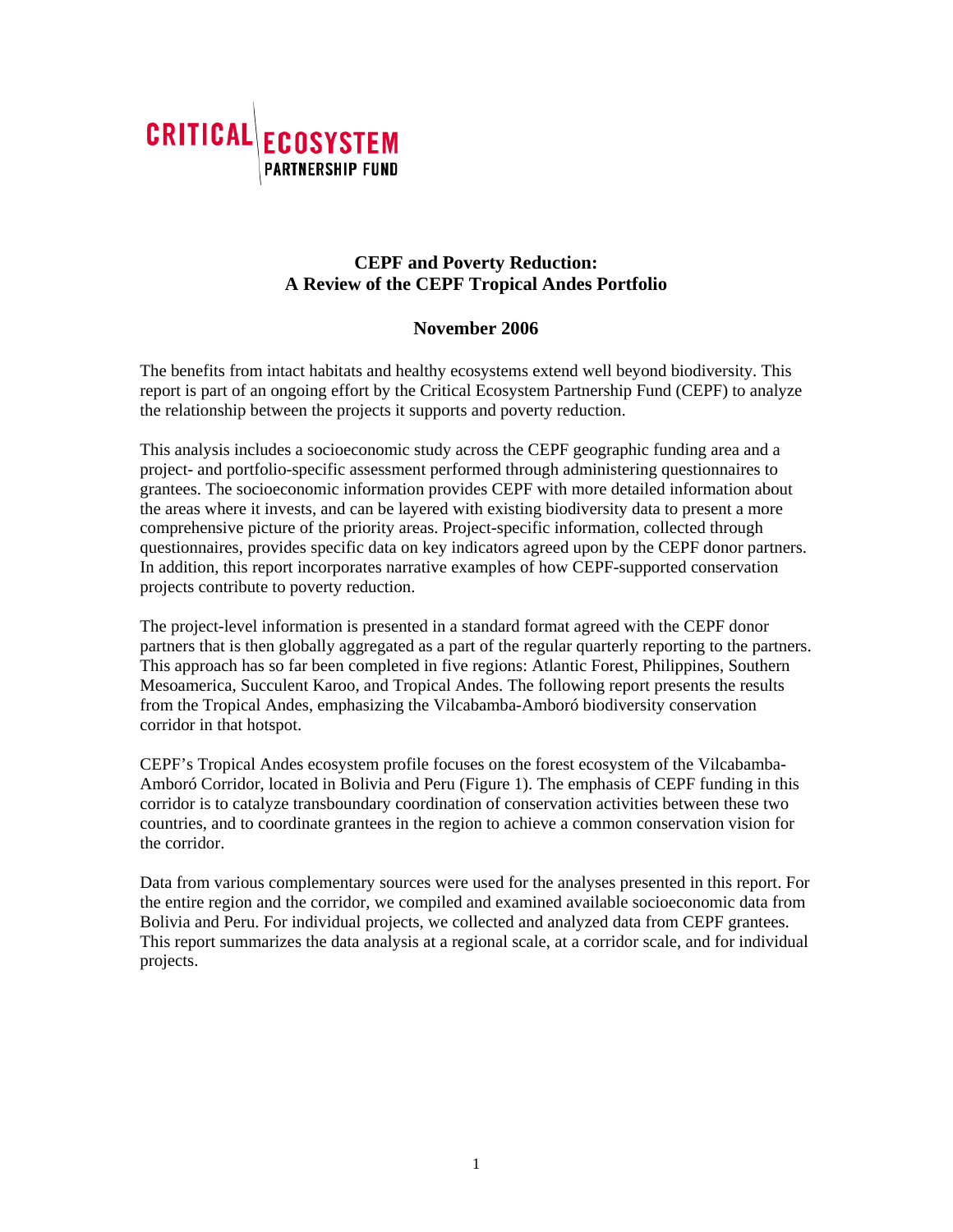Figure 1. Map of the Vilcabamba-Amboró Corridor within the Tropical Andes Hotspot



### **Initiative-Wide (Regional) Level**

The Tropical Andes Hotspot includes parts of seven countries in the western portion of South America. Bolivia and Peru each compose about 26 percent of the 1.5 million square kilometers that make up the hotspot. In 2000, Bolivia accounted for about 10 percent of the hotspot population, whereas nearly 15 percent of the region's population lived in Peru that same year. Bolivia is one of the poorest nations in the western hemisphere and is characterized by widespread poverty, propositions borne out by standard development indicators such as the Human Development Index and the Human Poverty Index (Table 1). Poverty in Peru generally is considered to be less extreme than that of Bolivia, though larger percentages of Peru's population survive on \$1 and \$2 per day than in Bolivia. Much of the hotspot consists of rural mountainous areas, with some noteworthy exceptions such as Bogota, Caracas, Cuzco, and Quito that account for much of the human occupation of the hotspot.

|  | Table 1. National development and poverty levels for the Tropical Andes |
|--|-------------------------------------------------------------------------|
|  |                                                                         |
|  |                                                                         |
|  |                                                                         |

|                                                     | <i>Bolivia</i> | Peru            |
|-----------------------------------------------------|----------------|-----------------|
| Human Development Index: value (rank <sup>a</sup> ) | $0.687$ (#113) | $0.747$ (#82)   |
| Human Poverty Index: value (rank <sup>a</sup> )     | $13.9$ (#30)   | $12.8$ (#19)    |
| % population living on less than \$2 per day        | 34.3           | 41.4 ('83-00)   |
| % population living on less than \$1 per day        | 14.4           | $15.5$ ('83-00) |

a : Rank among less developed countries globally

 Source: United Nations Development Programme-Human Development Reports online: http://www.undp.org/reports/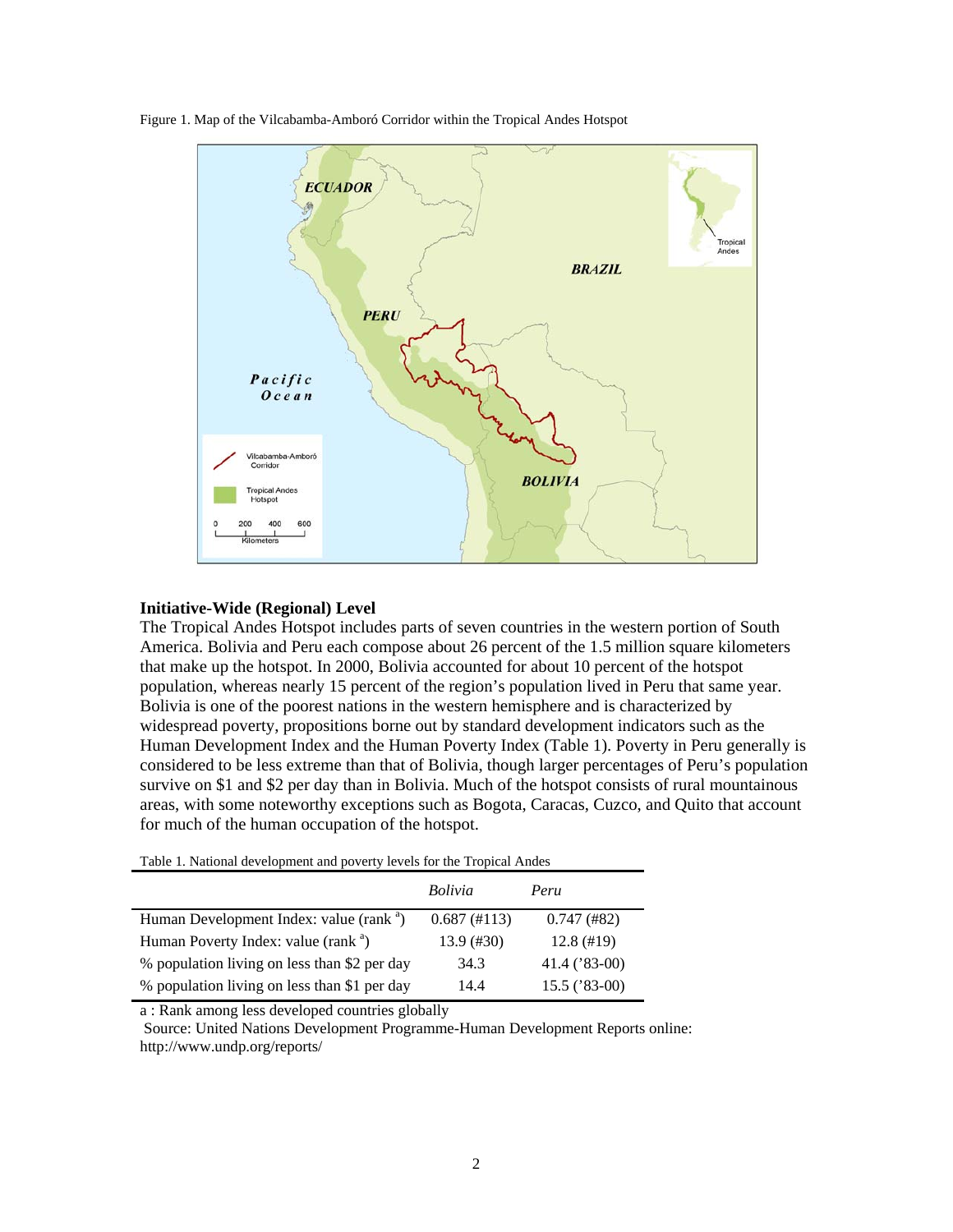### **Corridor Level**

To explore the socioeconomic context of the CEPF corridor in the Tropical Andes Hotspot, this study examined measures of poverty available for Bolivia and Peru. In the case of Peru, we used selected data from the 2005 census of population and housing for small geographic units called *districts* to measure poverty within the Vilcabamba-Amboró Corridor and beyond, focusing on illiteracy, housing units lacking adequate water sources (those obtaining water from rivers or elsewhere), and housing units lacking adequate waste treatment (those lacking access to public sewer systems and septic tanks). In the case of Bolivia, efforts by the World Bank to estimate and map poverty in small areas enabled the direct analysis of poverty, here measured at the level of the *municipality*. Poverty measures used are percentages of population below the national poverty line and below a lower poverty line, the latter indicating instances of more extreme poverty, based on statistical data collected in 2001. Mapping the percentages of Peruvians incapable of reading, and of housing units lacking access to adequate water sources and waste disposal, indicates that many of the districts occurring in the corridor exhibit conditions worse than the national averages of this relatively poor country (Figure 2). Similarly, mapping percentages of population in Bolivia below the national poverty line and below a lower poverty line reveal the enormous amount of poverty that exists in the Vilcabamba-Amboró Corridor (Figure 3).

Figure 2. Poverty Indicators for Peru, 2005: Illiteracy; Housing Units Lacking Adequate Water Source, Housing Units Lacking Adequate Waste Treatment (Data source: Instituto Nacional de Estadísticas e Informatica, Censo Nacional de Población y de Vivienda 2005, http://www.inei.gov.pe/)

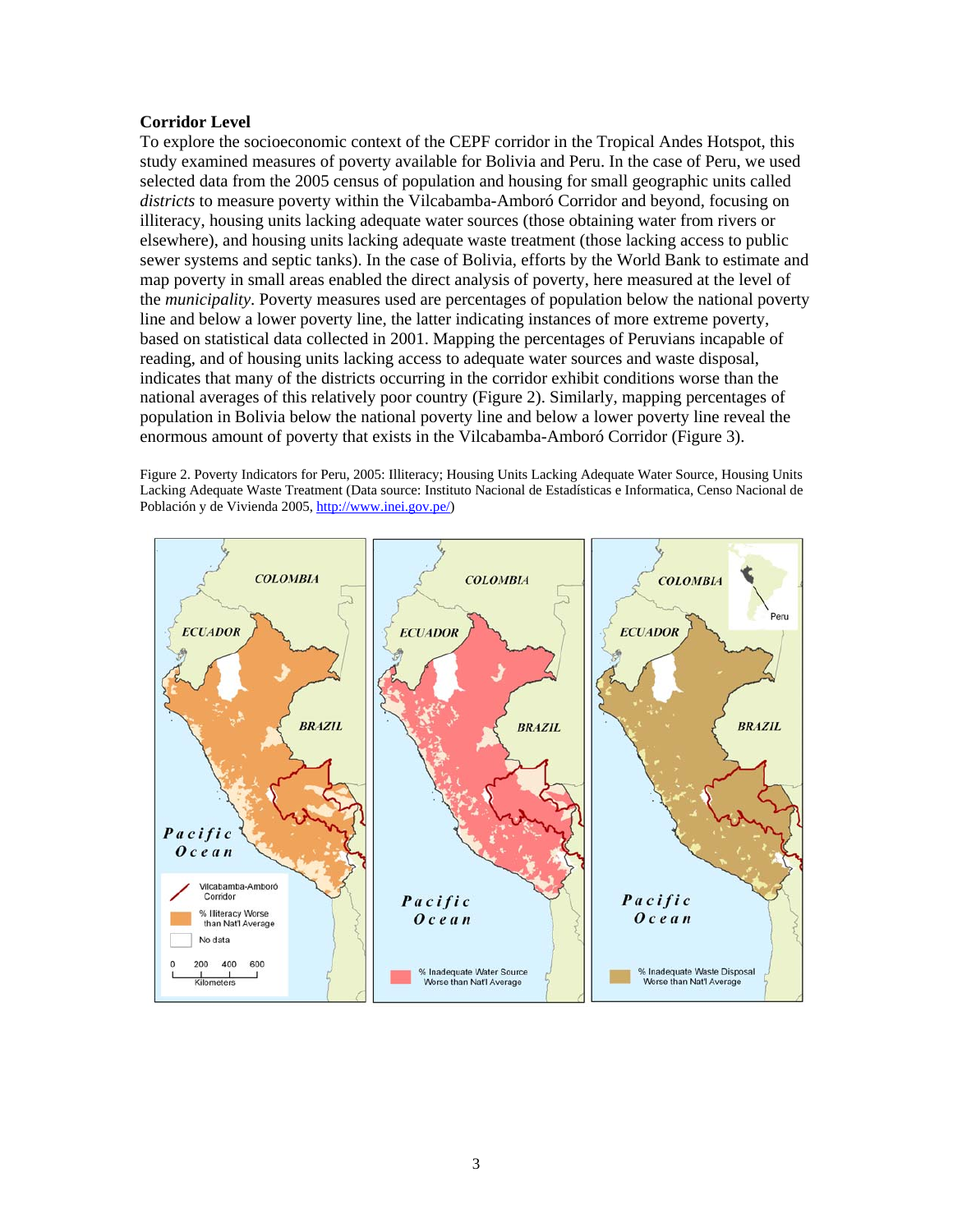Figure 3. Poverty in Bolivia, 2001: Proportion of Population Below Poverty Line, and Below Low Poverty Line (Data source: Poverty Mapping Project: Small Area Estimates of Poverty and Inequality, http://www.ciesin.columbia.edu/povmap/)



To place the analysis of socioeconomic variables in context, we tabulated results for Peru and Bolivia. In the case of Peru, we compared the measures for the three indicators examined illiteracy, lack of access to adequate water sources, and lack of adequate waste disposal—for districts occurring at least partially within the Vilcabamba-Amboró Corridor to districts lying outside the corridor (Table 2). Results indicate that conditions in the corridor are worse, often markedly, than elsewhere in Peru, even in a nation where poverty is widespread. In Bolivia, we tabulated the percentages of municipality populations lying at least partially inside the corridor that fall below the national poverty line and the lower poverty line (Table 3). Once again, we see evidence of considerable poverty within the corridor. At least one-fourth of the population of *all* municipalities in the corridor fell below the national poverty line, with three-quarters of the population in nearly 50 percent of those municipalities living in poverty.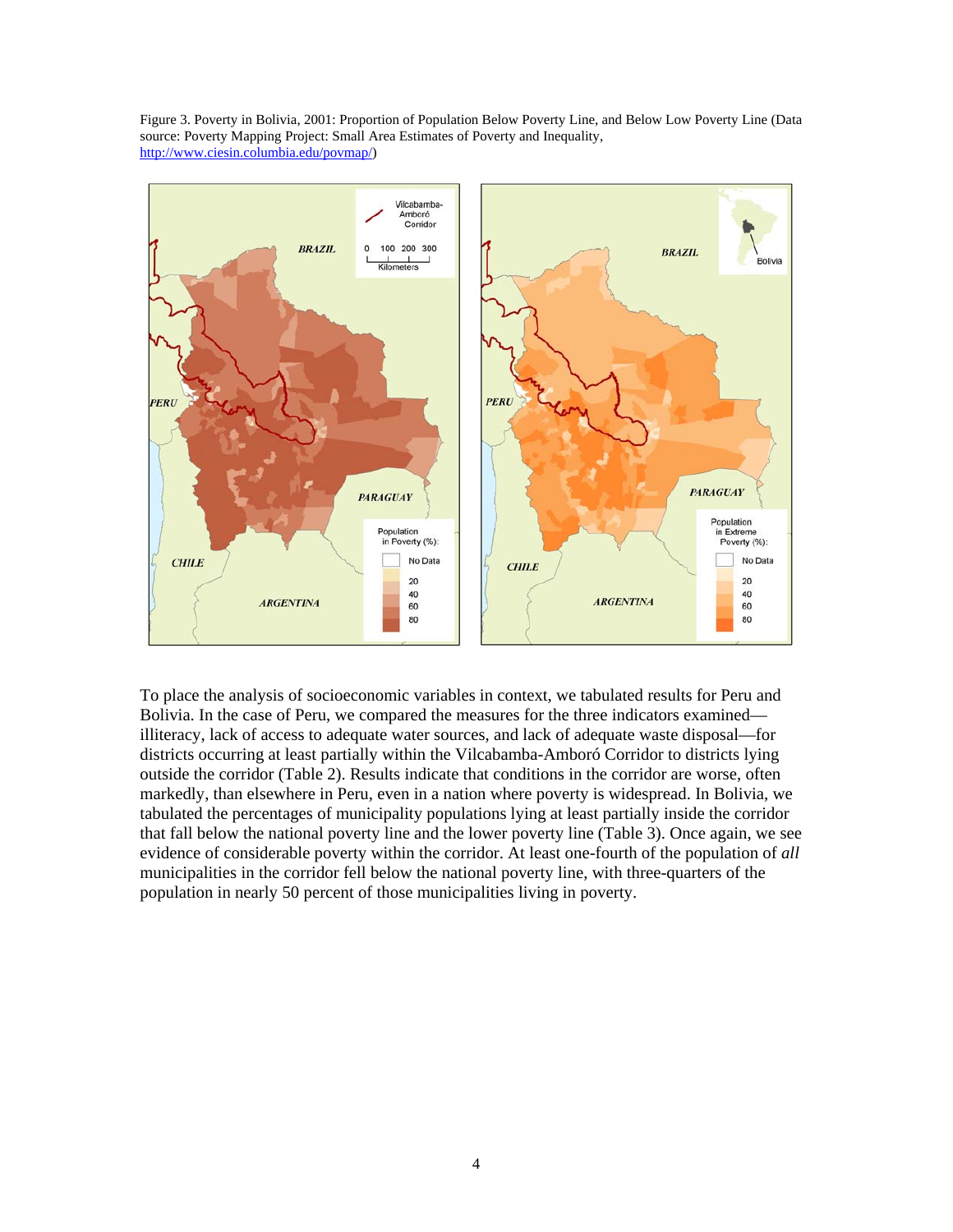| Table 2. Selected poverty indicators for districts in Peru that occur at least partially in the Vilcabamba-Amboró |
|-------------------------------------------------------------------------------------------------------------------|
| Corridor compared to the remainder of the country: 2005 (based on data from Instituto Nacional de Estadísticas e  |
| Informatica, Censo Nacional de Población y de Vivienda 2005, http://www.inei.gov.pe/)                             |

|                        |                        | <b>Worse than National Average</b> |                  |                       |
|------------------------|------------------------|------------------------------------|------------------|-----------------------|
| <b>Geographic Area</b> | <b>Total Districts</b> | Illiterate                         | Inadequate water | Inadequate sanitation |
| Within corridor        | 70 <sup>a</sup>        | 87.1%                              | 87.1%            | 97.1%                 |
| Outside corridor       | $.743$ $^{\circ}$      | 70.7%                              | 86.2%            | 64.0%                 |

a: Excludes 2 districts for which no data were available

b: Excludes 15 districts for which no data were available

c: Housing units obtaining water from river or "other"

d: Housing units with no connection to public system or septic tank

Table 3. Percentages of populations in Bolivian municipalities occurring at least partially in the Vilcabamba-Amboró Corridor that fall below selected poverty lines: 2001 (based on data from Poverty Mapping Project: Small Area Estimates of Poverty and Inequality, http://www.ciesin.columbia.edu/povmap/)

| Percentage       | <b>Poverty Line</b> | <b>Lower Poverty Line "</b> |
|------------------|---------------------|-----------------------------|
| Greater than 25% | 100.0%              | 98.5%                       |
| Greater than 50% | 92.5%               | 64.2%                       |
| Greater than 75% | 49.2%               | 23.9%                       |

a: Lower poverty line indicates extreme poverty

#### **Individual Project Level**

To examine how CEPF projects contribute to poverty reduction in the Tropical Andes, we surveyed CEPF grantees to gather project-level data. To date, 50 percent of the 34 region-specific projects in the portfolio have completed questionnaires (Table 4). The data in the table below represent the information collected from the 17 projects that responded to the questionnaire.

| <b>Indicator</b>          | <b>Strategic Direction</b> <sup>a</sup> |                  |         |                |                |        |              |
|---------------------------|-----------------------------------------|------------------|---------|----------------|----------------|--------|--------------|
|                           | 1                                       | 2                | 3       | 4              | 5              | 6      | <b>Total</b> |
| No. Projects              |                                         |                  |         |                |                |        |              |
| Reporting                 | $\boldsymbol{0}$                        | $\boldsymbol{0}$ | 9       | $\overline{2}$ | 2              | 4      | 17           |
| CEPF Funding <sup>b</sup> | $\overline{0}$                          | $\boldsymbol{0}$ | 411,203 | 48,561         | 140,152        | 28,867 | 3,455,380    |
| No. Projects              |                                         |                  |         |                |                |        |              |
| Offering                  |                                         |                  |         |                |                |        |              |
| Training                  | $\overline{0}$                          | $\theta$         | 3       | 1              | 2              | 1      | 7            |
| Workshops                 |                                         |                  |         |                |                |        |              |
| Offered                   | $\theta$                                | 0                | 30      | 20             | 5              |        | 56           |
| <b>Jobs Created</b>       | $\mathbf{0}$                            | 0                | 196     | 4              | 15             | 10     | 215          |
| Persons Trained           | $\theta$                                | 0                | 1,639   | 40             | 600            | 2      | 2,291        |
| Organizations             |                                         |                  |         |                |                |        |              |
| Created or                |                                         |                  |         |                |                |        |              |
| Strengthened              | $\overline{0}$                          | $\theta$         | 22      | 3              | $\overline{4}$ | 1      | 30           |
| Network or<br>Alliance    |                                         |                  |         |                |                |        |              |
| Organizations             | $\Omega$                                | 0                | 45      | 20             | 20             |        | 86           |

a: Strategic directions for Tropical Andes:

1. Transboundary Coordination 4. Awareness and Education

2. Strengthening Bi-National Protected 5. Strengthening Environmental and Legal Policy Area Systems Frameworks

3. Community-based Conservation and 6. Electronic Information Exchange Natural Resource Management

b: US dollars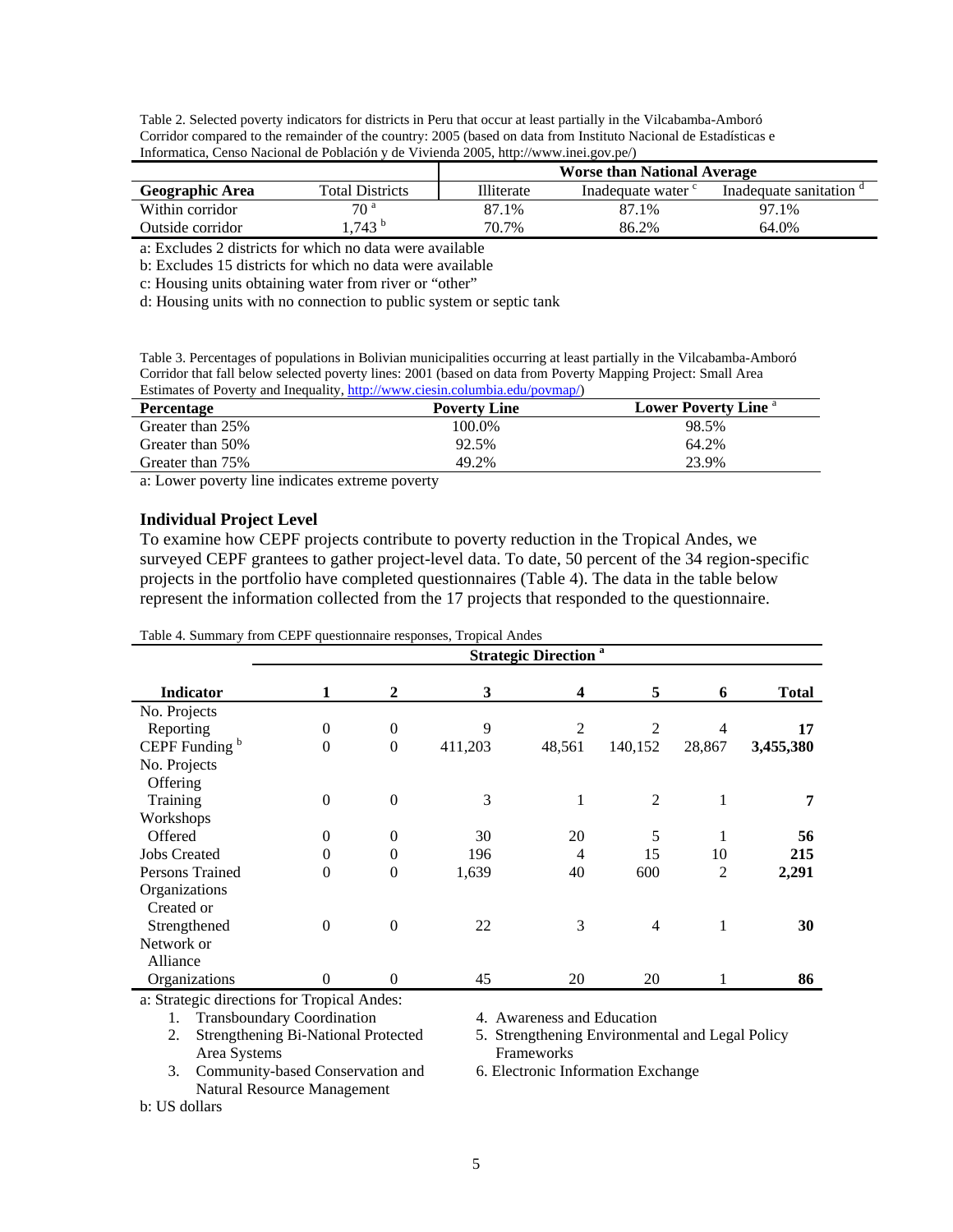A key finding of this study is that CEPF grantees report both direct and indirect contributions to poverty reduction. Direct contributions include job creation and training. Indirect contributions to poverty reduction include the creation or strengthening of local organizations. Several indirect contributions are difficult to summarize statistically. Other indirect effects, such as indirect job creation or economic multiplier effects, were beyond the scope of this study.

We used the three-heading framework on the links between biodiversity conservation and poverty reduction, presented to the  $7<sup>th</sup>$  Meeting of the CEPF Donor Council in November 2004, as the basis for information-gathering from individual projects. Selected results of analyzing the questionnaire data appear below under those same headings: Building Income or Assets for the Poor, Facilitating Empowerment of the Poor, and Reducing Vulnerability and/or Enhancing Poor People's Security.

## Building Income or Assets for the Poor

To obtain information from CEPF projects on building income or assets for the poor, the questionnaire focused on the following issues:

- biological and natural resource assets:
- human resource assets;
- conditions for secure management: household or community; and
- conditions for secure management: civil society.

In the Tropical Andes portfolio, project support to improve resource management mainly focused equally on forests and wildlife, with more than half the projects responding also indicating attention on nontimber forest products (NTFPs) (Figure 5a). These emphases are consistent with the overall CEPF focus on the Vilcabamba-Amboró forest ecosystem. Fewer projects involved land and soils, mangroves and wetlands, and fresh water. Projects used a variety of methods to engage communities in resource management, with an emphasis on community education about the consequences of wise and unwise management, technical assistance, and zoning (Figure 5b). Management of natural and biological resources is extremely important for poor rural communities that depend on the products of healthy ecosystems for much of their food, fuel, clothing, medicine, and shelter.

Figure 5. CEPF projects and the management of natural and biological resource assets in the Tropical Andes Hotspot



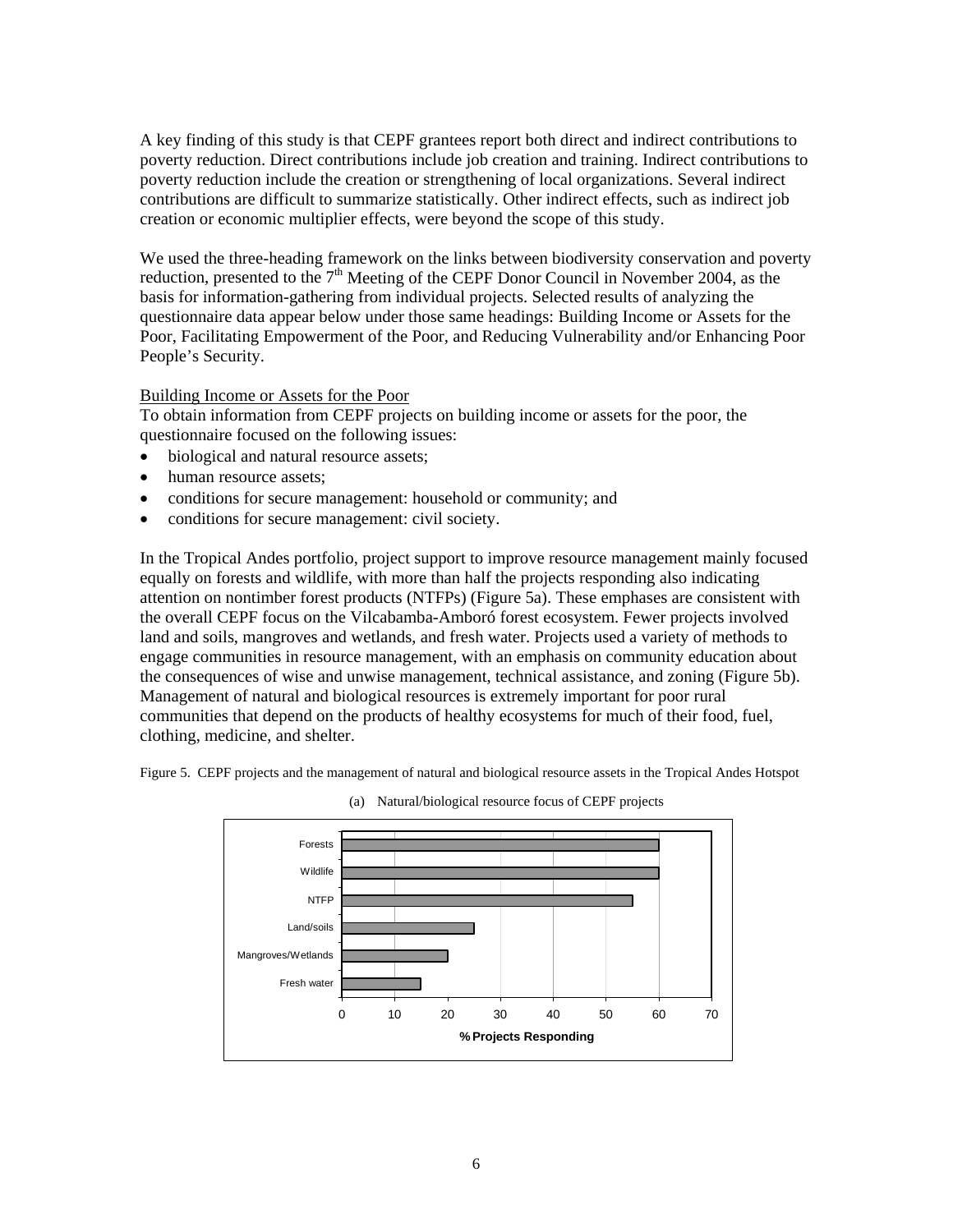

#### (b) Principle method used for community engagement

The focus of most grantees in this portfolio is on corridor-scale conservation, and actions that occur beyond household scales. Such corridor-scale actions include engaging local actors and offering training to them, organizing workshops, and building networks to help safeguard globally threatened species and their habitat. Grantees work with local community organizations or promote multi-actor networks that assemble different stakeholders, supporting activities that improve resource management (Figure 5c).





CEPF projects have provided training in management and finance planning, along with direct support to help these groups become successful and independent. This is particularly relevant when considering the representation of civil society organizations and small stakeholder groups in this portfolio: local groups generating capacity for sound resource, project, and financial management and awareness of the conservation priorities of their corridor and regional landscape can apply these skills to actions supporting poverty reduction.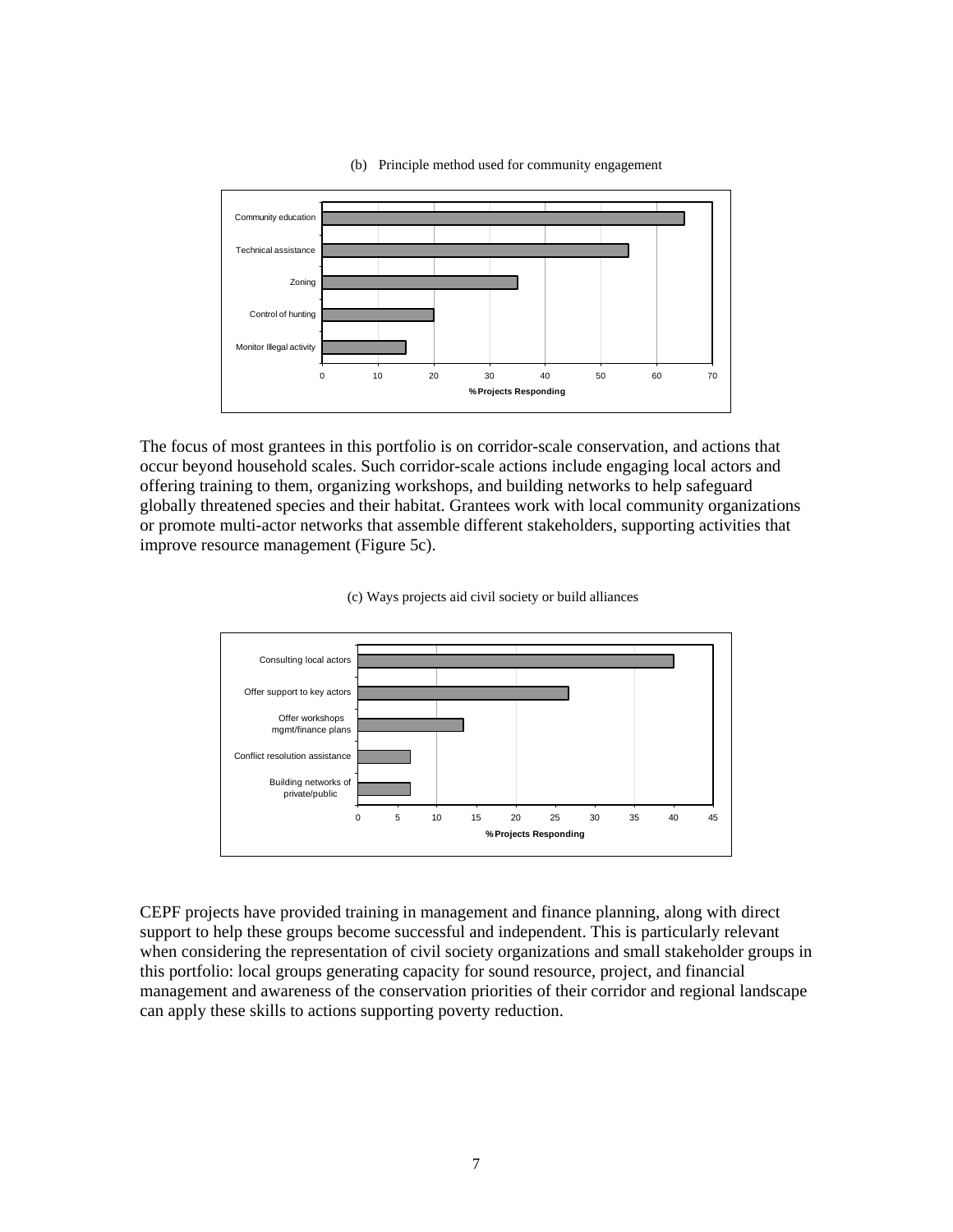Finally, CEPF projects in the Tropical Andes Hotspot contributed to secure management at both the household and community levels; questionnaire responses indicated the creation or strengthening of 30 local organizations and the building of alliances between these organizations and 86 other institutions. All of these efforts to create or strengthen local organizations and networks help empower local rural communities by increasing the information flowing to them and their capacity to respond to markets, government, projects, the legal system, or other sources of change. Effective local institutions have been shown to use such capabilities to help reduce poverty in the communities where they work.

One project that helps aid civil societies and build alliances is being implemented by Peruvian ecotourism pioneers Selva Reps. Support from CEPF enabled the organization to hold three workshops between tour operators, conservation specialists, and indigenous community leaders from the Ecuadorian, Peruvian, and Bolivian Amazon who had established private sectorcommunity ecotourism programs. Although the programs were running successfully independently, many of the individuals involved were having difficulties solving operational problems and developing their businesses due to their geographic isolation and lack of contact with others running similar enterprises. Workshop topics included identifying the terms of the partnerships themselves, managing the distribution of economic resources, understanding the process for transferring hotels into the hands of the communities, and facing the difficulties of changing from a subsistence livelihood to running an independent business. The project not only helped participants to work together to define best practices for this type of community business, but also established an ongoing forum for exchange between indigenous leaders involved in ecotourism.

## Facilitating Empowerment of the Poor

CEPF investments in biodiversity conservation often help empower the poor. Many CEPF investments directly support civil society efforts to help communities and local people participate in and benefit from conservation efforts. The questionnaire collected data on the categories of poor people engaged by CEPF projects. Unfortunately, only seven projects (21 percent) were able to quantify the types of local family groups engaged. Those who were able to respond worked primarily with indigenous families, recent migrants, and female-headed households (Figure 6).

Figure 6. Categories of poor families engaged by CEPF-funded projects in the Tropical Andes Hotspot

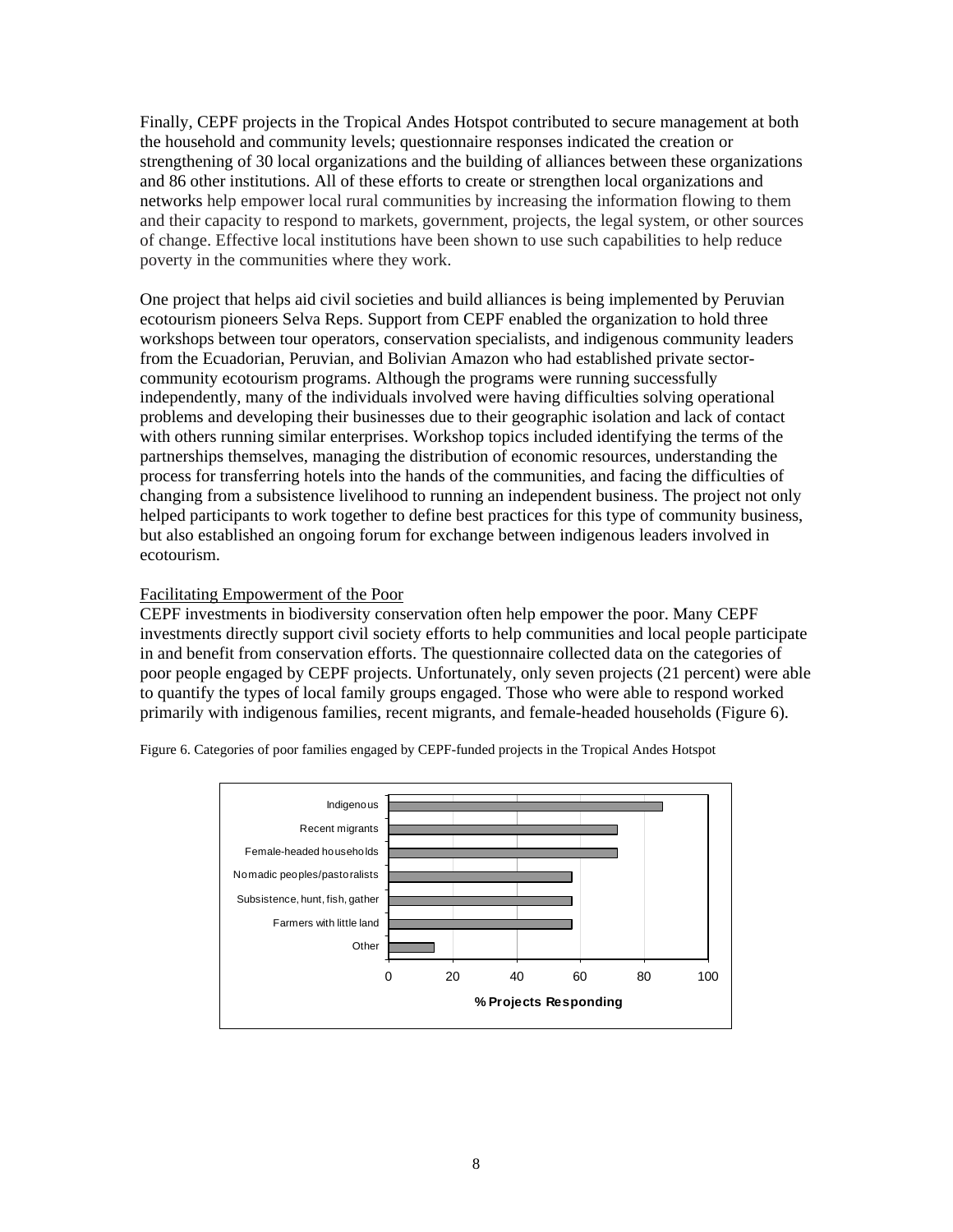One example of a project supported by CEPF that helps local people of limited means participate in and benefit from conservation efforts involved Brazil nut farmers in the remote Amazonian region of Madre de Dios. The Amazon Conservation Association (ACA) worked with a Peruvian conservation group, Asociación para la Conservación de la Cuenca Amazónica, and the Peruvian National Institute for Natural Resources to establish long-term contracts with 130 local Brazil nut harvesters to create formal concessions in a 225,000-hectare area. Furthermore, as most harvesters in the region are small-scale, they were ill-equipped to counter the unsustainable logging that is the other major source of income among local people. In partnership with other land titling initiatives in the area, the project successfully stabilized local land tenure, providing an economically viable alternative to such logging. A second grant to ACA is helping to develop another 300 Brazil nut concessions in Madre de Dios; there is considerable potential for the scheme to be expanded among small-scale Brazil nut producers in Bolivia and Brazil.

#### Reducing Vulnerability and/or Enhancing Poor People's Security

The questionnaire obtained information on reducing resource depletion, resource degradation, and effects of shocks and disasters. Three-quarters of respondents reported that their projects addressed resource depletion. The primary means of achieving this goal was through communitybased conservation, assisting in baseline monitoring/data collection, and education and awareness campaigns (Figure 7a).

Figure 7. CEPF projects and reducing vulnerability in the Tropical Andes Hotspot



(a) Methods used to reduce resource depletion

The most common method of reducing resource degradation was through promoting traditional practices and implementing restoration and corridor programs (Figure 7b). These activities not only support better resource management in wildlife corridors and riparian areas, but they are also extremely important for the poor. Projects also sought to reduce resource degradation by assisting with watershed management and promoting traditional land use practices. Once again, actions that improve local resource management are vital to the poor, as maintaining the quality of these resources is essential to the survival of rural people with limited means.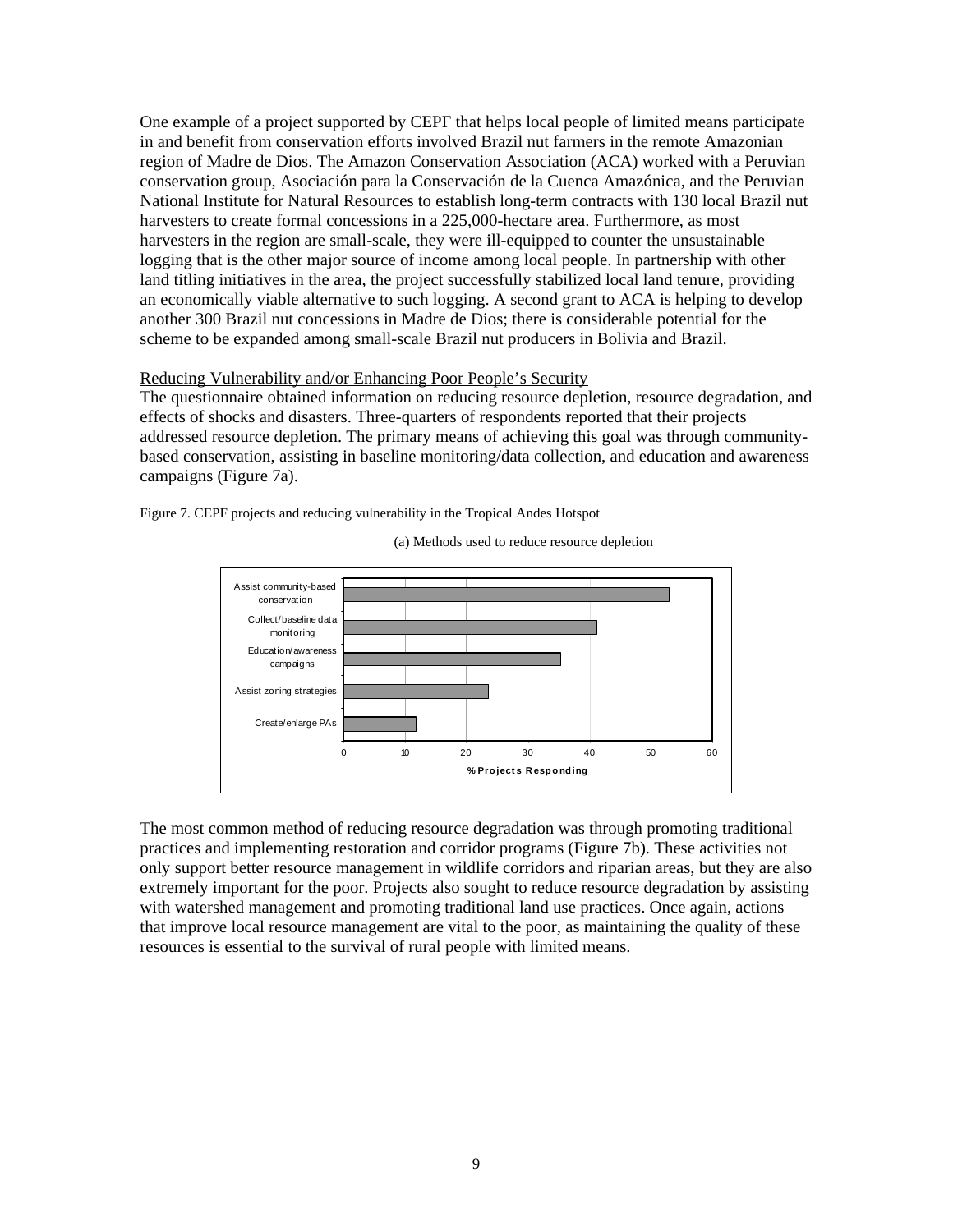

(b) Methods used to reduce resource degradation

Several CEPF grantees reported that their projects helped to reduce community vulnerability to shocks and natural disasters. Projects reduced vulnerability through education and awareness campaigns and through technical assistance in reforestation and agriculture, thereby informing local peoples about the importance of conservation in the context of community vulnerability and creating (or conserving) habitat that reduces the impacts of severe natural events (Figure 7c). Such measures are important in areas where the challenge of meeting basic human needs can lead people towards activities that increase their vulnerability to severe events—such as broad deforestation that increases susceptibility to impacts from storms or the effects of drought—and where other types of protection from shocks and disasters, and assistance following such events, are unavailable.